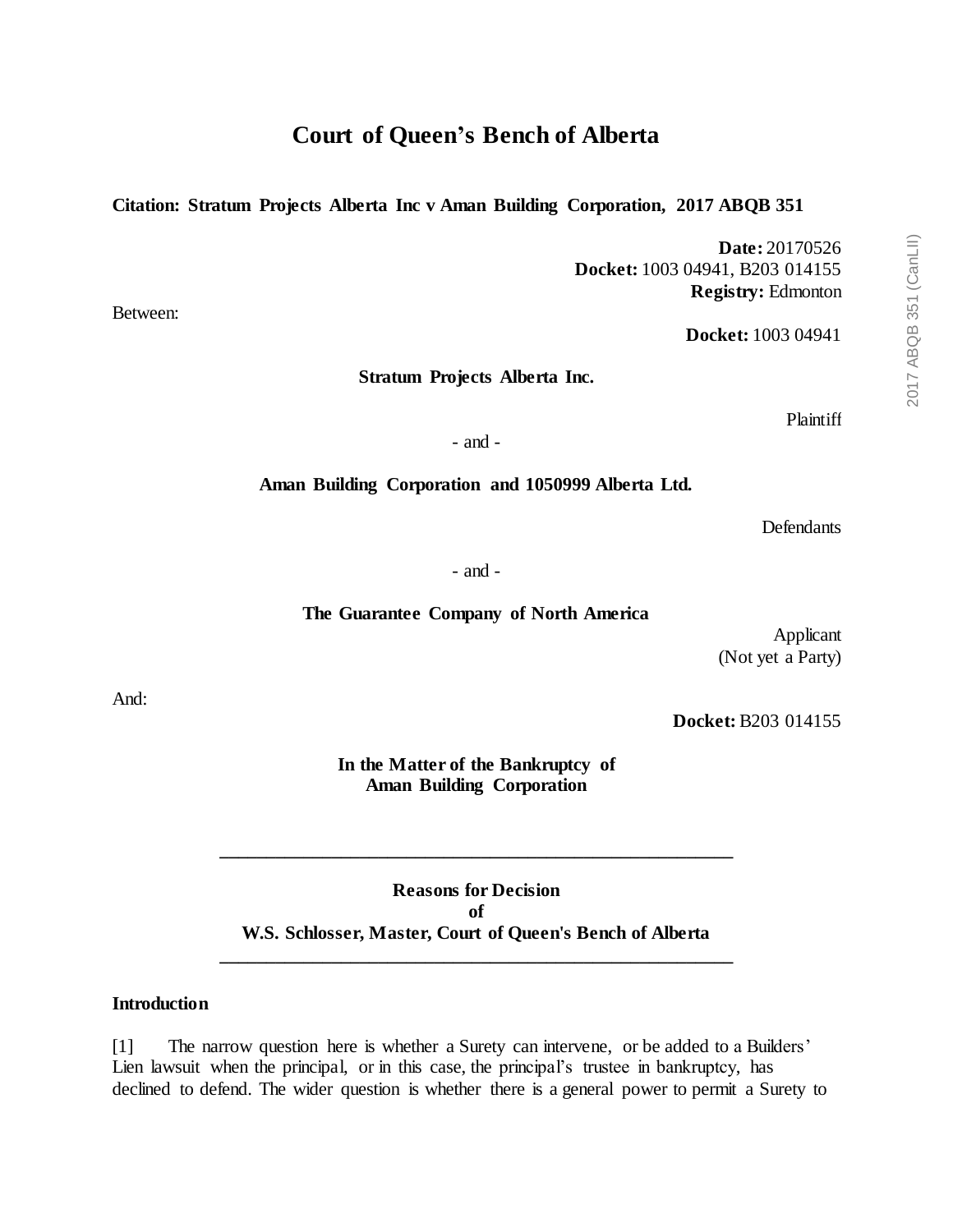participate in the lawsuit when the principal is disabled from doing so. This case is at the confluence of the *Rules of Court*, the *Builders' Lien Act* and the *Bankruptcy and Insolvency Act*. It is a relatively simple legal problem made complex by a labyrinth of tributaries and watershed involving different provinces, especially Ontario.

## **Facts**

[2] Stratum did some construction work for Aman on a large condominium project in Canmore. They were mostly paid. Liens were filed and then replaced by Guarantee's lien bond in the amount of \$1,218,868.70, in October 2009.

[3] The Statement of Claim was filed in March 2010. The Statement of Defence and Counterclaim followed in May of that year.

[4] The Counterclaim alleges deficiencies and damages for delay. The Counterclaim approaches the value of the claim. I note that the pleadings were filed under the "old" *Rules* and at that point set-off could only be claimed by way of Counterclaim (old Rule 93(2)). Now set-off can be claimed in a Defence (Rule 3.59) and this may become a consideration later. It is important because, when considering what role the Surety might play in this lawsuit, it is one thing to permit it to assert a defence, or to defend *quantum*, but quite another to permit it to enjoy the benefit of a cause of action, especially without a section 38 *BIA* Order.

[5] The s 69 Stay of Pleadings under the *Bankruptcy and Insolvency Act* was lifted by Registrar Schulz. The Order provided (in part):

2. Nothing in this Order shall in any way affect or interfere with any rights The Guarantee may have with respect to the Action, including without limitation, its ability to pursue, in its own name, the rights, counterclaims and defences of Aman with Respect to the Action which rights if any are not admitted by Stratum.

[6] Stratum wants Summary Judgment. Guarantee wants to be heard; at least to the extent that it can advance Aman's defence. The application was originally brought under Rule 2.10 (the Intervenor Rule) and then expanded to include the general powers under s 53(3)(d) of the *Builders' Lien Act*, which provides:

(d) the court may make *any further order* or direction *that it considers necessary or desirable* including, among other things, an order that the property be sold pursuant to this Act and an order that the action be entered for trial,

#### (*Emphasis added*)

[7] Lienholders are secured creditors for the purposes of the *Bankruptcy and Insolvency Act* (s 2). The Surety has at least a potentially provable claim in bankruptcy (on analogy with the guarantee cases: e.g. *Maple City Ford*, *AC Poirier,* below). None of the creditors seem to want the Counterclaim advanced by Aman – or a s 38 *Bankruptcy and Insolvency Act* Order – presumably because the Counterclaim is really only a defence.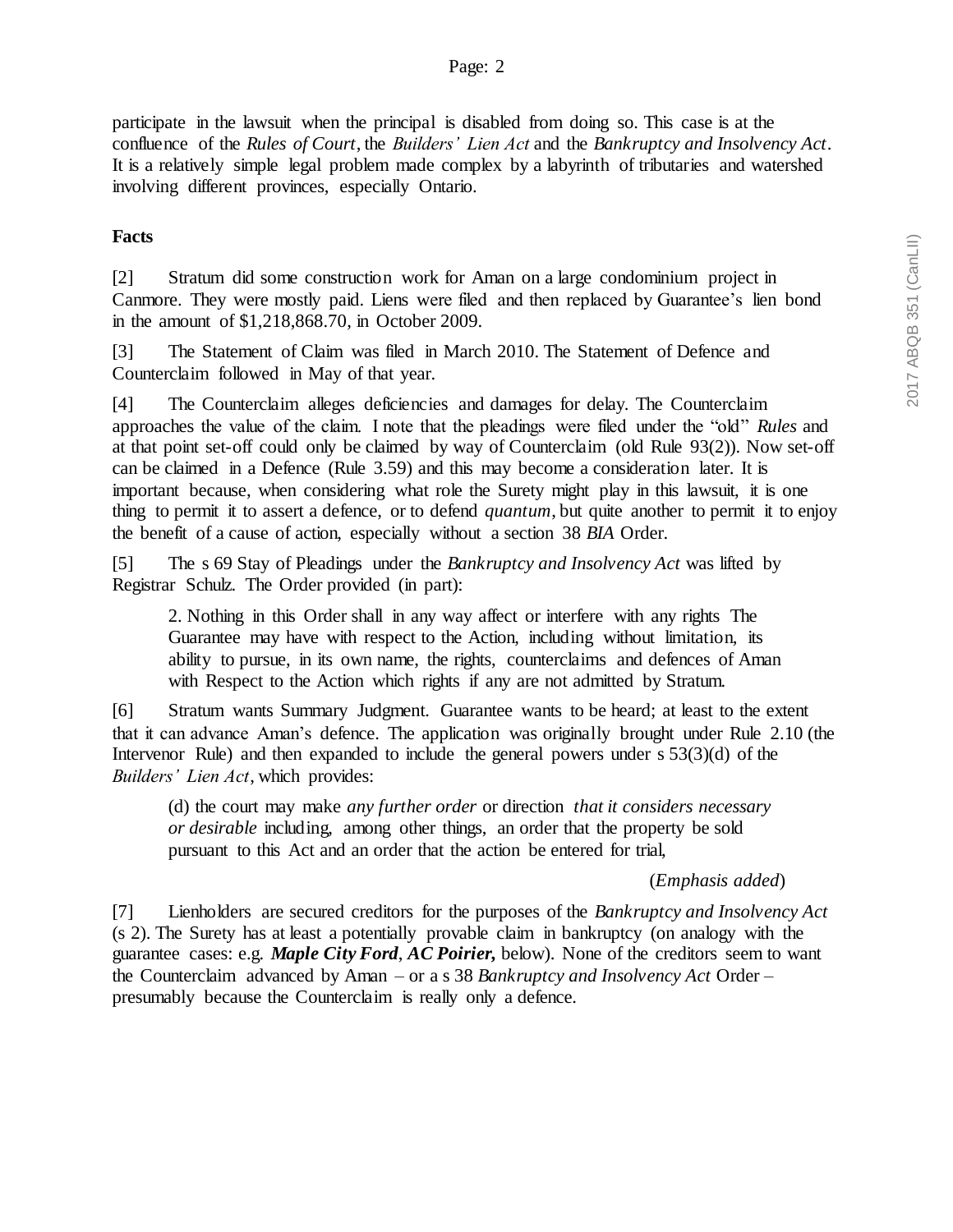### **List of Authorities**

### **By the Parties:**

- 1. *Royal Windsor Mechanical Inc v Toronto Catholic District School Board,* 2010 ONSC 1849;
- 2. *Carbon Development Partnership v Alberta (Energy and Utilities Board),* 2007 ABCA 231;
- 3. *Smyth v Edmonton (City) Police Service,* 2005 ABQB 652;
- 4. *Lil Dude Ranch v 1229122 Alberta Inc,* 2014 ABQB 39;
- 5. *Decore v Decore,* 2016 ABQB 246;
- 6. *Amoco Canada Petroleum Co v Alberta & Southern Gas Co,* 1993 CanLII 7084 (AB QB);
- 7. *Saskatchewan Power Corporation v NaturEner USA,* LLC, 2014 ABCA 318;
- 8. *Suncor Energy Inc v Unifor (Local 707 A),* 2014 ABQB 555;
- 9. *Ahyasou v Alberta (Minister of Environmental Protection),* 1998 ABQB 875;
- 10. *Papaschase Indian Band (Descendants of) v Canada (Attorney General),* 2005 ABCA 320;
- 11. *Knox v Conservative Party of Canada,* 2007 ABCA 141;
- 12. *Alberta (Minister of Justice) v Metis Settlements Appeal Tribunal,* 2005 ABCA 143;
- 13. *R v Finta,* [1993] 1 SCR 1138;
- 14. *University of Alberta v Alberta (Information and Privacy Commissioner),* 2011 ABQB 389;
- 15. *Goudreau v Falher Consolidated School District No 69,* 1993 ABCA 72;
- 16. *United Taxi Drivers' Fellowship of Southern Alberta v Calgary (City of),* 2002 ABCA 243;
- 17. *Gift Lake Métis Settlement v Canadian Natural Resources Limited,* 2008 ABCA 391;
- 18. *DeGroote v Canadian Imperial Bank of Commerce,* 1996 CanLII 8227 (ON SC);
- 19. *Toyota Canada Inc v Toronto-Dominion Bank,* 1994 ABCA 261;
- 20. *Apotex Inc v Canada (Attorney General),* [1986] 2 FC 233;
- 21. *Coulson v Secure Holdings Ltd,* 1976 CarswellOnt 282;
- 22. *Maple City Ford Sales (1986) Ltd (Re)*, 1998 CanLII 14833 (ON SC);
- 23. *Isabelle v The Royal Bank of Canada,* 2008 Can LII 69 (NB CA);
- 24. Sarna, Lazar, *The Law of Declaratory Judgments,* 4th ed, (Toronto: Thomson Carswell, 2016);
- 25. *Judicature Act,* RSA 2000, c J-2, as amended, s 8;
- 26. *Builders' Lien Act,* RSA 2000, c B-7, ss 53, 64;
- 27. *Interpretation Act,* RSA 2000, c I-8, as amended, ss 9, 10;
- 28. *Alberta Rules of Court,* Alta Reg 124/2010, rr 1.2, 1.3, 2.10;
- 29. *Pyrrha Design Inc v Plum and Posey Inc,* 2016 ABCA 12, [2016] AJ No 129;
- 30. *3S Resources Inc v Improvisions Inc,* 2014 ABQB 746m [2014] AJ No 1374;
- 31. *Lee v Yoo,* 2015 ABQB 522, [2015] AJ No 908;
- 32. *80 Wellesley St. East Ltd v Fundy Bay Builders Ltd,* [1972] 2 OR 280, [1972]OJ No 1713;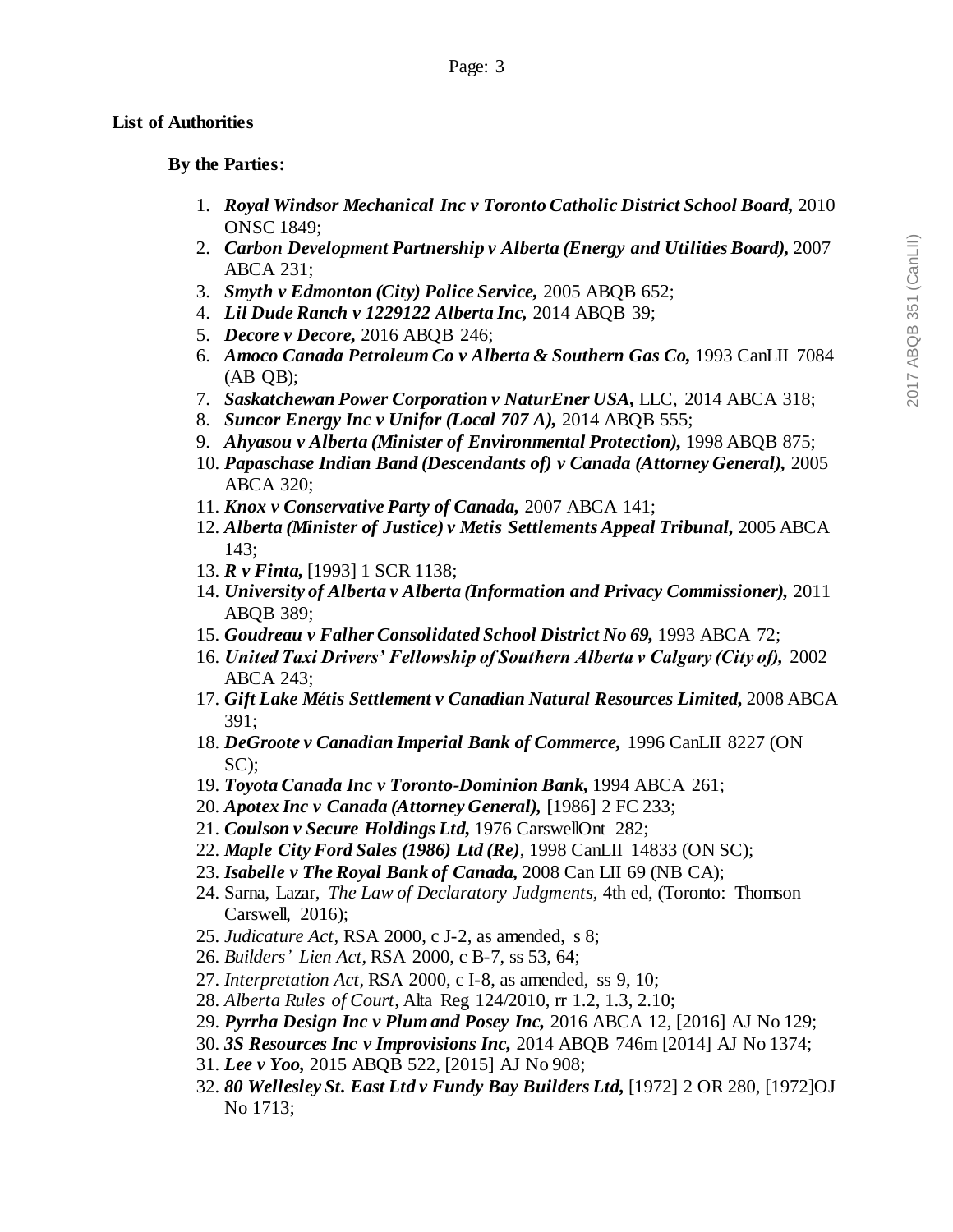- 33. *Alberta (Treasury Branches) v Ghermezian,* 2000 ABCA 228, [2000] AJ No 963;
- 34. *Stewart Estate v TAQA North Ltd,* 2013 ABQB 691, [2013] AJ No 1310;
- 35. *UPA Construction Group Limited Partnership v Lake Placid Properties (Park) Inc,* 2010 ABQB 675, [2010] AJ No. 1247;
- 36. *Rizzo & Rizzo Shoes Ltd (Re),* [1998] 1 SCR 27, [1998] SCJ No 2;
- 37. *Lansdowne Equity Ventures Ltd v Alsa Road Construction Ltd,* 2009 ABQB 273, [2009] AJ No 482;
- 38. McGuinnes, Kevin, *The Law of Guarantee*, 3rd ed (LexisNexis Canada: Markham 2013;
- 39. *S & K Restoration Inc v 1389978 Alberta Ltd (Prime School of Music)*, 2015 ABQB 73 (M);
- 40. *Guenard v Coe,* [1914] 17 DLR 47 Alta SC Appellate Div;
- 41. *Scott and Reynolds on Surety Bonds,* Thomson Reuters 2016 12.6;
- 42. *Paul D'Aoust Construction Ltd v Markel Insurance Co of Canada,* [1999] OJ No 1837 (ONCA);
- 43. *Eastown Electric Co Ltd v Gregman Construction Ltd,* Unreported, September 22, 1995.

### **By the Court:**

- 1. Alberta Law Reform Institute, Consultative Memorandum No 12.9, *"Joining Claims and Parties, Including Third Party Claims, Counterclaims and Representative Actions"*, February 2004;
- 2. *Bova Steel Inc v Constructions Beauce-Atlas Inc (Les),* 2016 ABQB 589 per Robertson M.;
- 3. *Enterprise Realty Ltd. v Barnes Lake Cattle Co Ltd.,* (1979) 10 CPC 211 (BCCA);
- 4. *Gone Hollywood Video v Skrabek,* (1997) 199 AR 318;
- 5. *Save the Eaton's Building Coalition v Winnipeg (City),* 2002 13 CPC  $(5^{th})$  263 (Man CA) (leave denied SCC 2002);
- 6. *CPCS Ltd v Western Industrial Clay Products Ltd,* 1995 ABCA 224;
- 7. *Schubert v A-S4 Steel Ltd,* 2010 ABCA 62 at para 35;
- 8. *Construction Lien Act,* RSO 1990, c C30, s 57(2);
- 9. Stevenson & Côté's, "*Civil Procedure Encyclopedia*" Juriliber Vol 1 Ch 8, 0, 10 (Adding Defendants without Plaintiff's request): and Ch 10 C 2, 5 (Interveners): D, S (Insurers);
- 10. *Zentil Plumbing and Heating Co v Q Sons Construction Company Ltd and City of Toronto Non-profit Housing Corp,* May 28 1986 (Unreported);
- 11. *Dominion Dewatering Ltd v Q-Sons Construction Company Ltd and Her Majesty the Queen in Right of the Province of Ontario*, July 17, 1986 (Unreported);
- 12. *Q Sons Construction Ltd and Dominion Dewatering Ltd,* April 23, 1987 (Unreported);
- 13. *Wabco Standard Trane Inc (cob Trane Canada) v Inter Wide Mechanical Contracting Ltd,* [1998] OJ 616.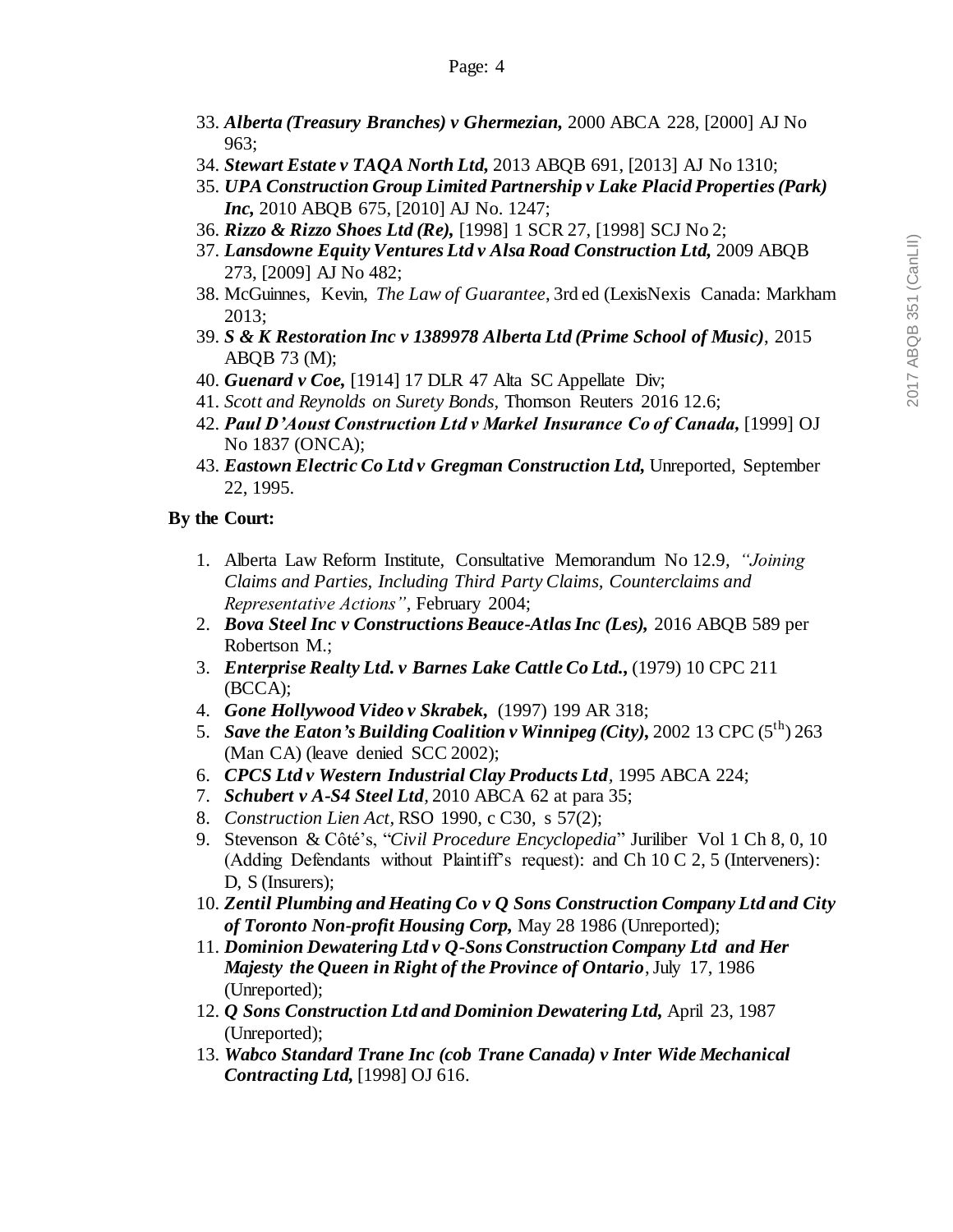## **Analysis**

[8] This is fundamentally a lien action. The *Rules of Court* apply, except where they are inconsistent with the *Builders' Lien Act* (s 64 *BLA*). Let me begin with the *Rules*. Some context is necessary.

## **i) The Old** *Rules*

[9] Under the old *Rules* there was a wide and general power to add parties. Old Rule 38 provided:

(3) The Court may, either upon or without the application of any party and with or without terms order that the name of any party improperly joined be struck out and that any person be added who ought to have been joined or whose presence before the Court may be necessary in order to enable the Court effectually and completely to adjudicate upon and settle all the questions involved in the cause or matter, or in order to protect the rights or interests of any person or class of persons interested under the plaintiff or defendant.

. . .

(6) the court may, upon being satisfied by any person not a party to an action;

(a) that he is interested in the subject matter or result of the action, and

(b) that he should be allowed to defend the action or any issue therein, order the person to be added as a defendant and make all necessary directions.

[10] There was no rule dealing with interveners (per se). If someone wished to intervene in a lawsuit, they had to fit themselves within the joinder *Rule,* excerpted above.

[11] The test for adding parties was considered by Virtue J. in the *Amoco* case. He said:

[13] The addition of parties to actions by order of the Court is a subject which has been dealt with more extensively in the Courts of England than Canada. Some controversy still exists as to whether the proper test is a narrow or a broad one. The narrow test is best exemplified in *Anion v, Raphael Tuck & Sons Ltd*., [1956] 1 QB 357. In that case Devlin J., with painstaking thoroughness, traces the cases dealing with the English rule, and concludes that what he describes as the narrow test, is the correct interpretation of the rule. My understanding of the test enunciated by Devlin J., which, for the reasons set out below, I respectfully adopt, is this: Would the order for which the Plaintiff was asking directly affect the intervenor, not in his commercial interests, but in the enjoyment of his legal rights. And secondly, the only reason which makes it necessary that a party be added is that the question to be settled cannot be effectually and completely settled unless he is a party. Unless these tests are met the Court has no jurisdiction to add a party within the rule.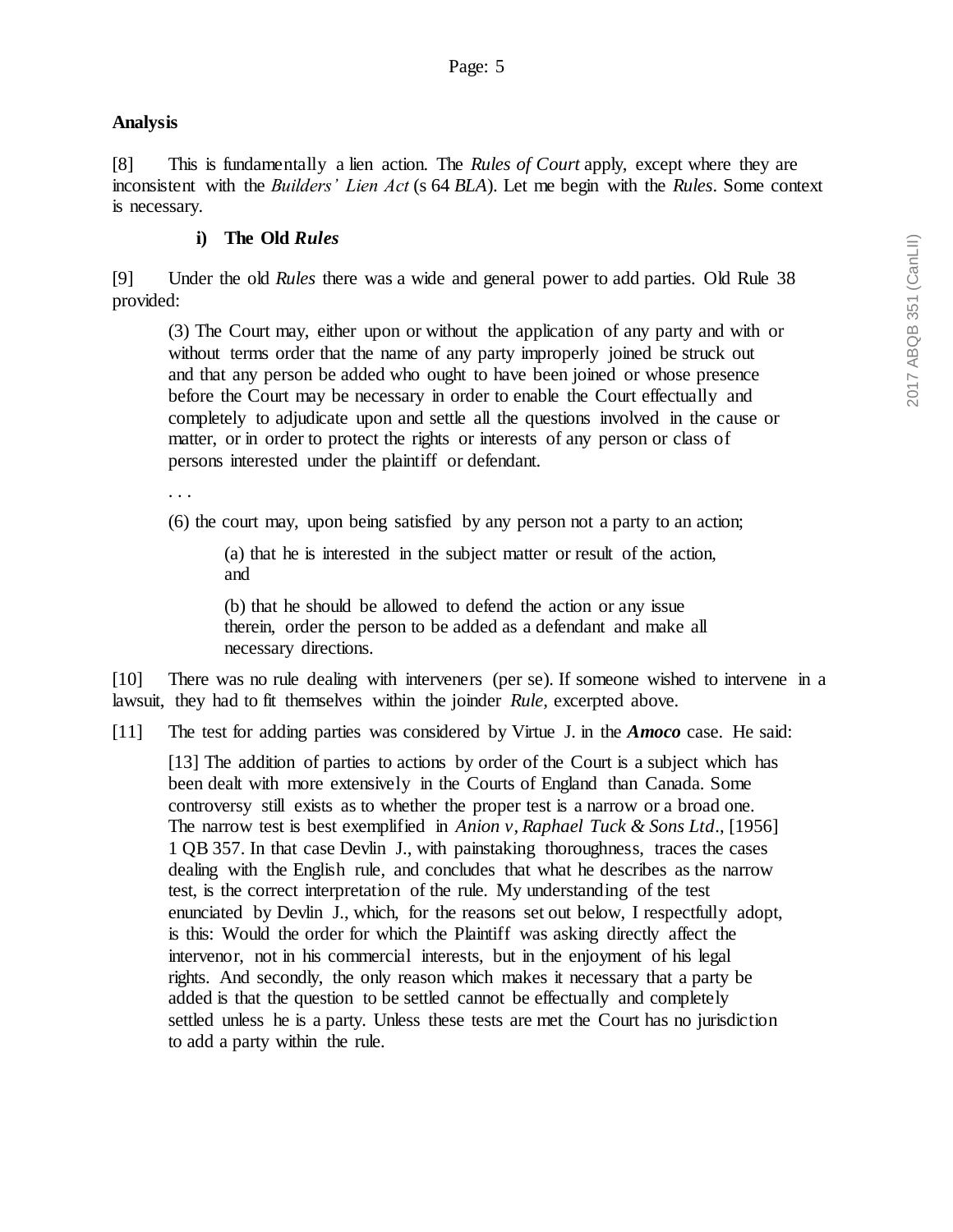[14] For those who are interested in tracing the history of English legal analysis and application of the rule the whole of Devlin J.'s reasons are commended, but I refer in particular to the expression adopted by him at pp. 378-79:

". . . that is the key to the whole section: if the court cannot decide the question without the presence of other parties, the cause is not to be defeated, but the parties are to be added so as to put the proper parties before the court."

(And also see *Enterprise Realty* for a review of the authorities.)

[12] The lawsuit will certainly affect Guarantee's commercial interests. It will not affect the 'enjoyment of Guarantee's legal rights', in the sense that they did not bargain for the right to defend, as an insurer might. In a manner of speaking, judgment against Aman and indemnification under the bond is merely the crystallization of Guarantee's obligations and the commercial risk they bargained for.

[13] The matter would not be defeated without the presence of Guarantee. The Court does not need its involvement to oversee the assessment of damages. (There is a well established pecking order for that). Without them, Stratum's application for judgment will be *ex parte*; obliging Stratum to adopt more of a prosecutorial role than an adversarial one.

[14] However, the decided cases are not consistent. Some suggest you should not add a party against whom a plaintiff has no direct cause of action (like an insurer, or the bonding company in this case). Other cases permit it. The authorities are reviewed in the *Civil Procedure Encyclopedia* as noted above. Whether the test is narrow or wide, the overriding consideration is whether adding the party is in the interests of justice.

[15] I acknowledge that Guarantee has the cooperation of Aman. But Stratum has no direct right of action (or cause of action) against Guarantee; much in the same way that an injured plaintiff has no direct right of action against a tort-feasors' insurer; at least until judgment and then the right is statutory. *Stratum* could not require that Guarantee be added. A number of cases suggest that this precludes using even the old joinder rules to add the bonding company.

[16] However, I note that an insurer was permitted to be joined under the old Alberta *Rules* as a party defendant for the limited purpose of opposing interlocutory applications (*CPCS Ltd v Western Industrial Clay Products Ltd,* 1995 ABCA 224) . Guarantee may well have met the broad test under the old *Rules* but the matter is discretionary and the cases are divided.

# **ii) The New** *Rules*

[17] Much of the foregoing is now academic. The Joinder rules were substantially changed when the *Rules* were revised. The Alberta Law Reform Institute recommended:

[89] ... The narrow, limited application of Rule 38, together with its problematic gaps, just cause too many problems of application. Our rules also do not clearly deal with misnomer or substitution of defendants (for example, in a "John Doe" law suit). The Committee believes that if Alberta simply had a clear, open-ended discretionary provision giving the court discretion to add, delete and substitute parties where necessary without causing prejudice, then that power could be used equally well in all situations (whether the situation is a classic "necessary parties" situation or otherwise).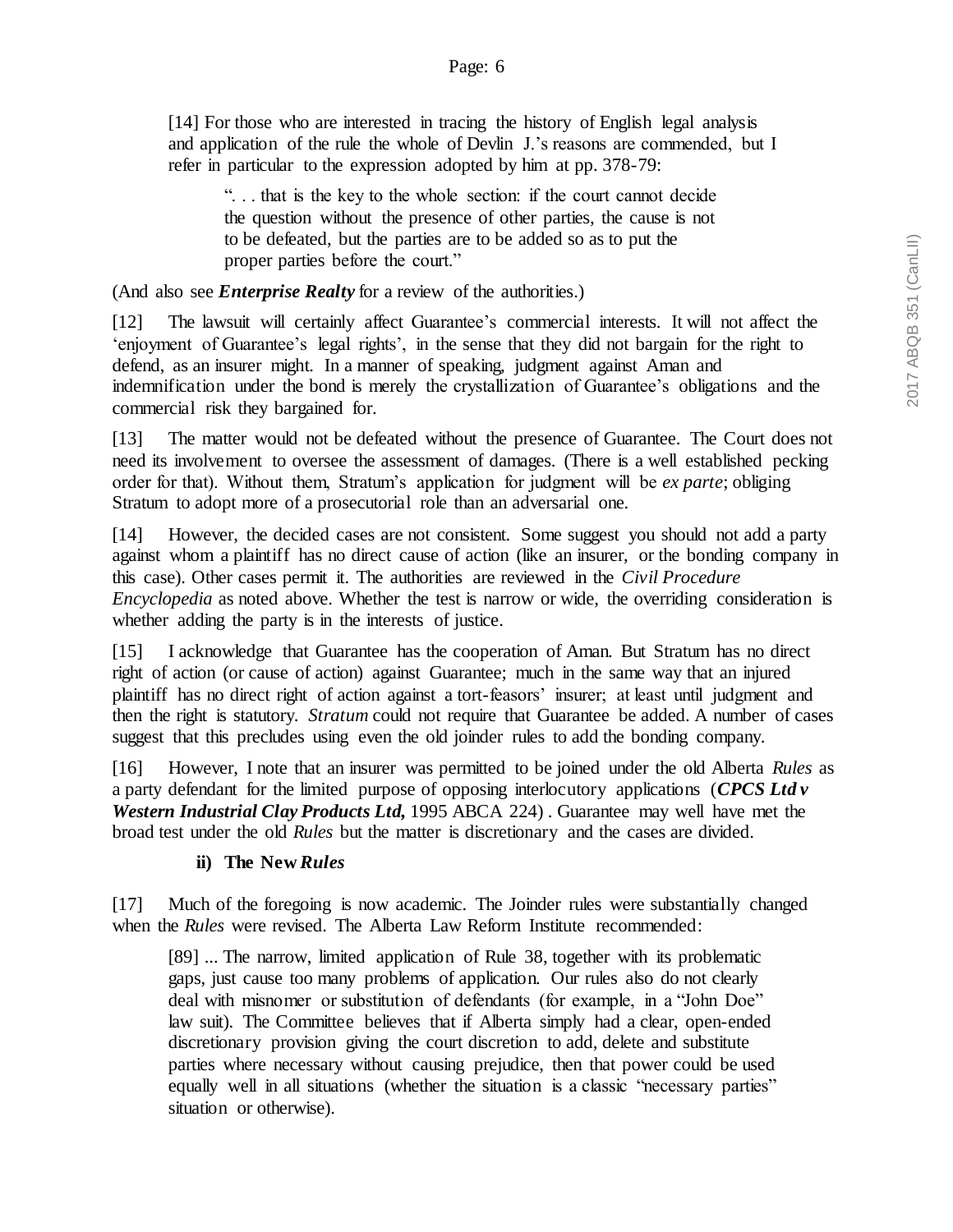[90] Therefore, the Committee recommends that we should retain the saving effect of Rule 38(1) but delete the rest of Rule 38. In its place, Alberta should have a Rule equivalent to Ontario's Rule 5.04(2) and (3). At any stage of a proceeding the court should be able by order to add, delete or substitute a party or correct the name of a party incorrectly named, on such terms as are just, unless prejudice would result that could not be compensated for by costs or by an adjournment. No person should be added as a plaintiff or applicant without that person's consent.

[18] Ontario Rules 5.04(2) and (3) are wide and general. They provide:

*Adding, Deleting or Substituting Parties*

5.04(2) At any stage of a proceeding the court may by order add, delete or substitute a party or correct the name of a party incorrectly named, on such terms as are just, unless prejudice would result that could not be compensated for by costs or an adjournment. R.R.O. 1990, Reg. 194, r. 5.04 (2).

## *Adding Plaintiff or Applicant*

(3) No person shall be added as a plaintiff or applicant unless the person's consent is filed. R.R.O. 1990, Reg. 194, r. 5.04 (3).

[19] Despite advocating this broad and general power, we ended up with two somewhat more specialized rules: Rules 3.74 and 2.10, when the *Rules of Court* were revised in 2010.

Rule 3.74 provides:

3.74(1) After close of pleadings, no person may be added, removed or substituted as a party to an action started by statement of claim except in accordance with this rule.

(2) On application, the Court may order that a person be added, removed or substituted as a party to an action if

(a) in the case of a person to be added or substituted as plaintiff, plaintiffby-counterclaim or third party plaintiff, the application is made by a person or party and the consent of the person proposed to be added or substituted as a party is filed with the application;

(b) in the case of an application *to add* or substitute *any other party*, or to remove or to correct the name of a party, *the application is made by a party* and the Court is satisfied the order should be made.

(3) The Court may not make an order under this rule if prejudice would result for a party that could not be remedied by a costs award, an adjournment or the imposition of terms.

#### (*Emphasis added*)

[20] The applicable rule in this case would be 3.74(2)(b). But this rule restricts the power found in old Rule 38 by requiring that the application be made *by a party*; which is not the case here. The Trustee might have applied but there is no incentive to do so. While Guarantee's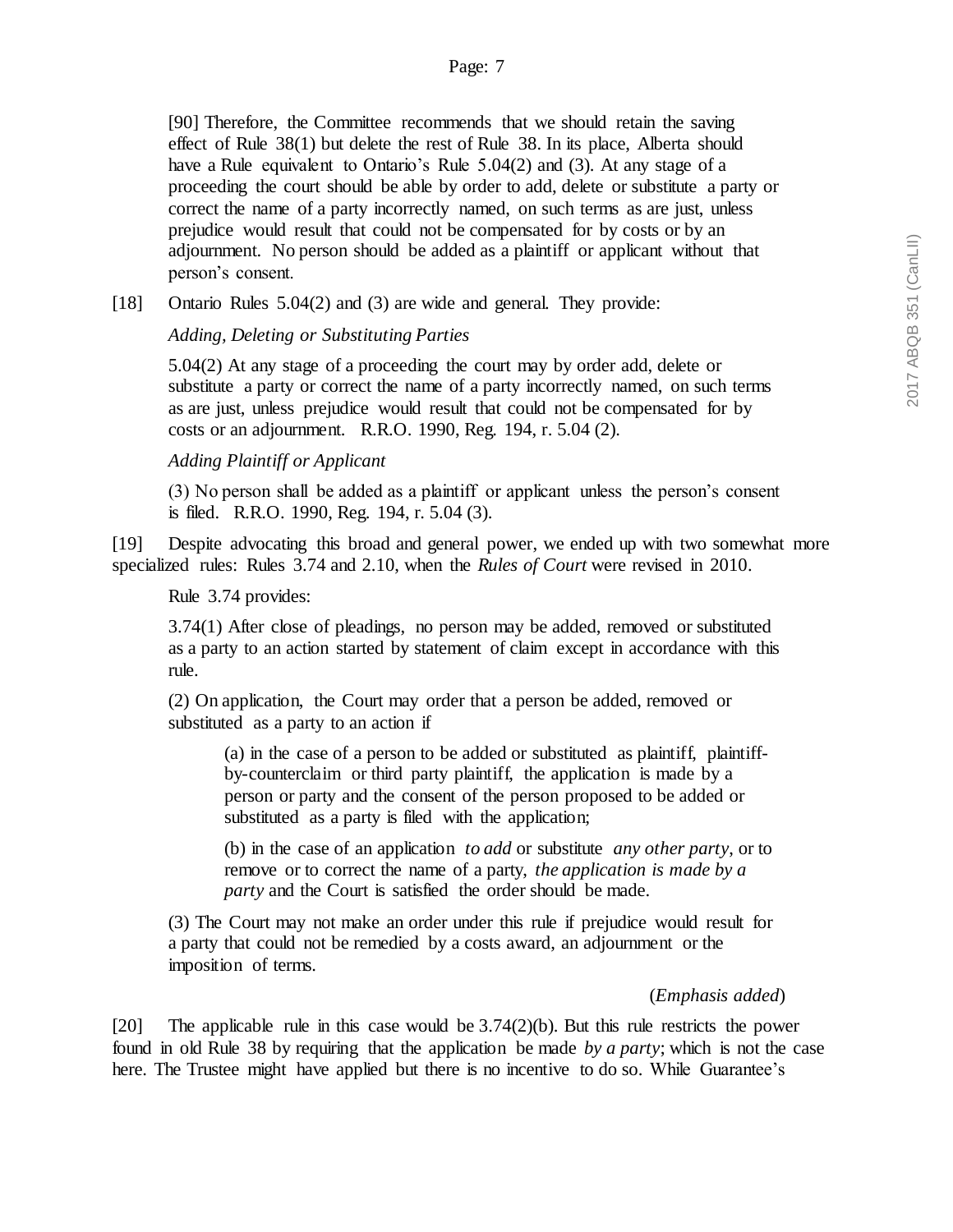application might have satisfied the wider test under the old Rule, the current Rule creates a technical bar to Guarantee's application.

### **iii) Intervenors**

[21] We now also have Rule 2.10, which reads:

Intervenor Status

2.10 On application, a Court may grant status to a person to intervene in an action subject to any terms and conditions and with the rights and privileges specified by the Court.

[22] 'Intervenor' (if we continue with the American spelling adopted by the Rules Committee) is not defined (or redefined) by the new *Rules*. Although it sometimes appears informally, in a non-technical sense, (eg *Guenard*), it has taken on a technical meaning, determined by a long line of decided cases. (See, for example, the cases at Ch 10 in the *Civil Procedure Encyclopedia* noted above). In a manner of speaking, Rule 2.10 did not begin with a clean slate.

[23] Chief Justice Wittman summarized the law in *Suncor Energy*. Virtually all of the leading cases predate the rule:

[7] Although the *Alberta Rules of Court* ("ARC") in ARC 2.10 provide that a Court may grant status to a person to intervene subject to any terms and conditions and with the rights and privileges specified by the Court, no test is set forth to guide the Court in intervention applications. The common law governs.

[8] None of the parties disputes the test to guide judicial discretion. As set forth in the Applicants' brief, the considerations are as follows:

1. Will the proposed interveners be specially or directly affected by the decision of the Court: *Papaschase Indian Band v Canada (Attorney General)*, [2005] AJ No 1273 at paragraph 2; *Knox v. Conservative Party of Canada,* 2007 ABCA 141 at paragraph 5; *Alberta (Minister of Justice) v Metis Settlements Appeals Tribunal*, 2005 ABCA 143 at paragraph 4; *R v Finta,* [1993] 1 SCR 1138 at 1143; *Carbon Development Partnership v Alberta (Energy and Utilities Board)*, 2007 ABCA 231, [2007] AJ No 727 at paragraph 10.

2. Will the proposed interveners bring special expertise or insight to bear on the issues facing the Court: *Papaschase* at paragraph 2; *Goudreau v Falher Consolidated School District No 69*, 1993 ABCA 72 at paragraph 17. This question is akin to whether an intervener would provide "fresh information or fresh perspective". *Reference Re Workers' Compensation Act*, 1983 (Nfld), [1989] 2 SCR 335 at 340; *Stewart Estate (Re),* 2014 ABCA 222 at paragraph 7.

3. Are the proposed interveners' interests at risk of not being fully protected or fully argued by one of the parties: *United Taxi Drivers' Fellowship of Southern Alberta v Calgary (City),* 202 ABCA 243 at paragraph 2; *Gift Lake Metis Settlement v. Canadian Natural Resources*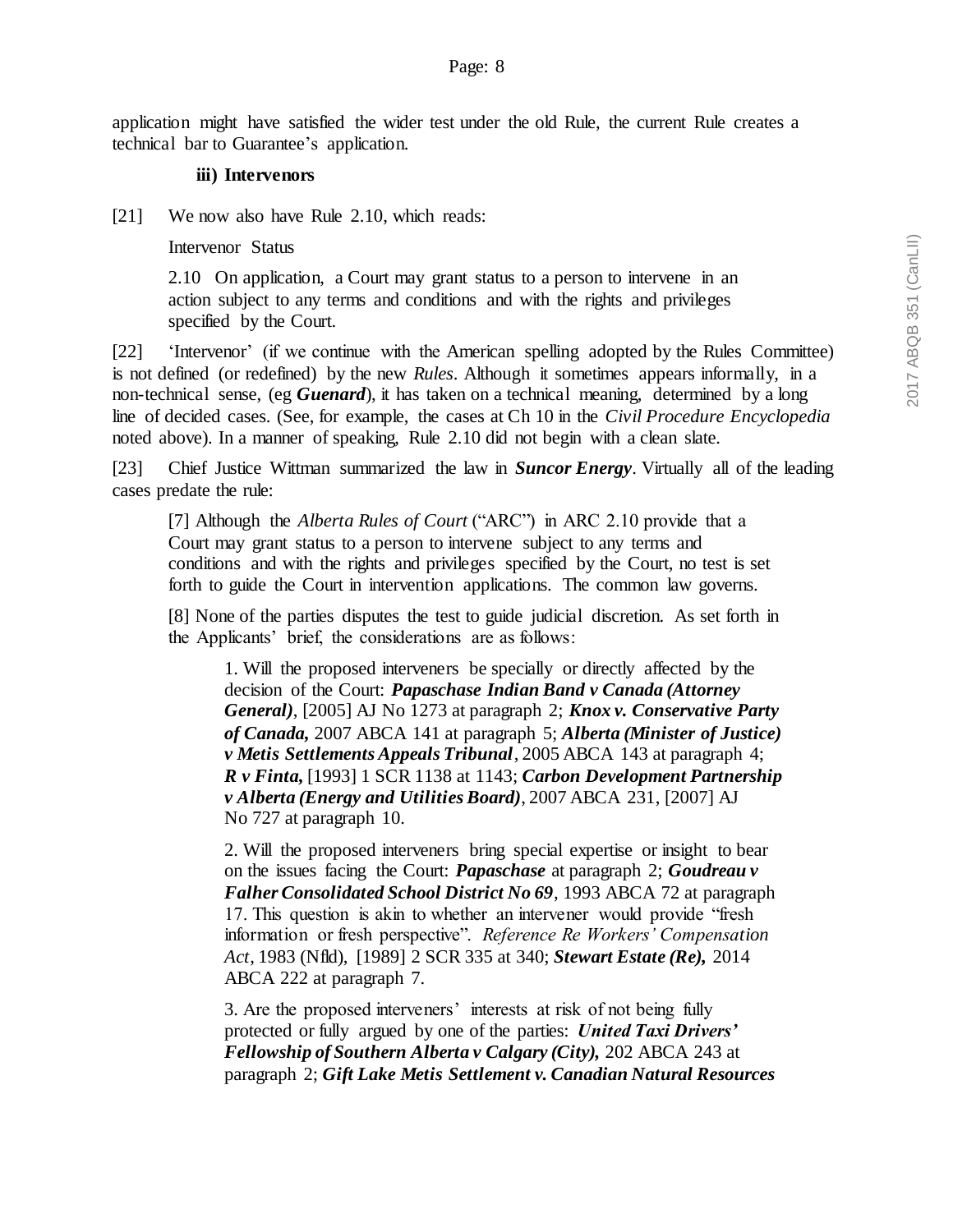*Limited,* 2008 ABCA 391 at paragraph 6; Metis Settlements Appeal Tribunal at paragraph 4.

4. Will the interveners presence "provide the Court with fresh information or a fresh perspective on a constitutional or public issue" *Reference Re Workers' Compensation Act* at 340; *Papaschase* at paragraph 9.

Another factor is whether granting a right to intervene would unduly prejudice a party.

[24] There is no doubt Guarantee's rights will be affected by the decision. Guarantee will not likely bring special expertise, insight, or fresh information. There is a risk (noted below) that their interest will not be fully protected or argued.

[25] Intervenors are not typically full parties. It is not clear that the latter part of Rule 2.10 was intended to give the Court the power to make them so. A new definition could have signalled an intention to turn them from interested bystanders into full parties. Typically, the role of an intervenor is to present a unique perspective to assist the Court in coming to the best decision. They take the record as they find it. A mere financial interest usually isn't enough.

[26] Ontario Rule 13.01 has a somewhat different emphasis; specifically allowing a person to intervene *as an added party*. This is subtly but importantly different from the Alberta Rule which preserves the common law role and status of an intervenor. It is important that the Ontario cases be read in that context.

[27] Guarantee is not obliged to indemnify Stratum directly. It is to indemnify the Clerk of the Court. Its liability is strictly limited by the bond. The bond provides:

...that we, AMAN BUILDING CORPORATION (hereinafter called the Principal) and THE GUARANTEE COMPANY OF NORTH AMERICA, (hereinafter called the Surety), are jointly and severally bound *unto the Clerk of the Court of Queen's Bench of Alberta* (hereinafter called the Obligee), ...

To the Intent and condition that, if the said Aman Building Corporation shall pay or cause to be paid into the Court of Queen's Bench of ALBERTA as may be directed or provided by Judgment or Order in any action in the said Court, any amount or amounts not exceeding in the aggregate sum of ONE MILLION, TWO HUNDRED AND EIGHTEEN THOUSAND, EIGHT HUNDRED AND SIXTY-EIGHT – 70/100 Dollars (\$1,218,868.70), including costs, ...

Provided that in *no event shall the Surety be liable for a greater sum than the penalty of this Bond*, and any payments under this Bond shall reduce the Surety's liability by the amount of such payments.

## (*Emphasis added*)

[28] The circumstances here appear to be unique – at least in this jurisdiction under the present Rules. I acknowledge that Guarantee is volunteering to be added out of its own selfinterest. It seems willing essentially to rewrite the bond, at least to the extent that it would be directly exposed to liability from Stratum. However their application is not a good fit for Rule 2.10 and the common law definition of intervenor. I am disinclined to use Rule 2.10 for these purposes.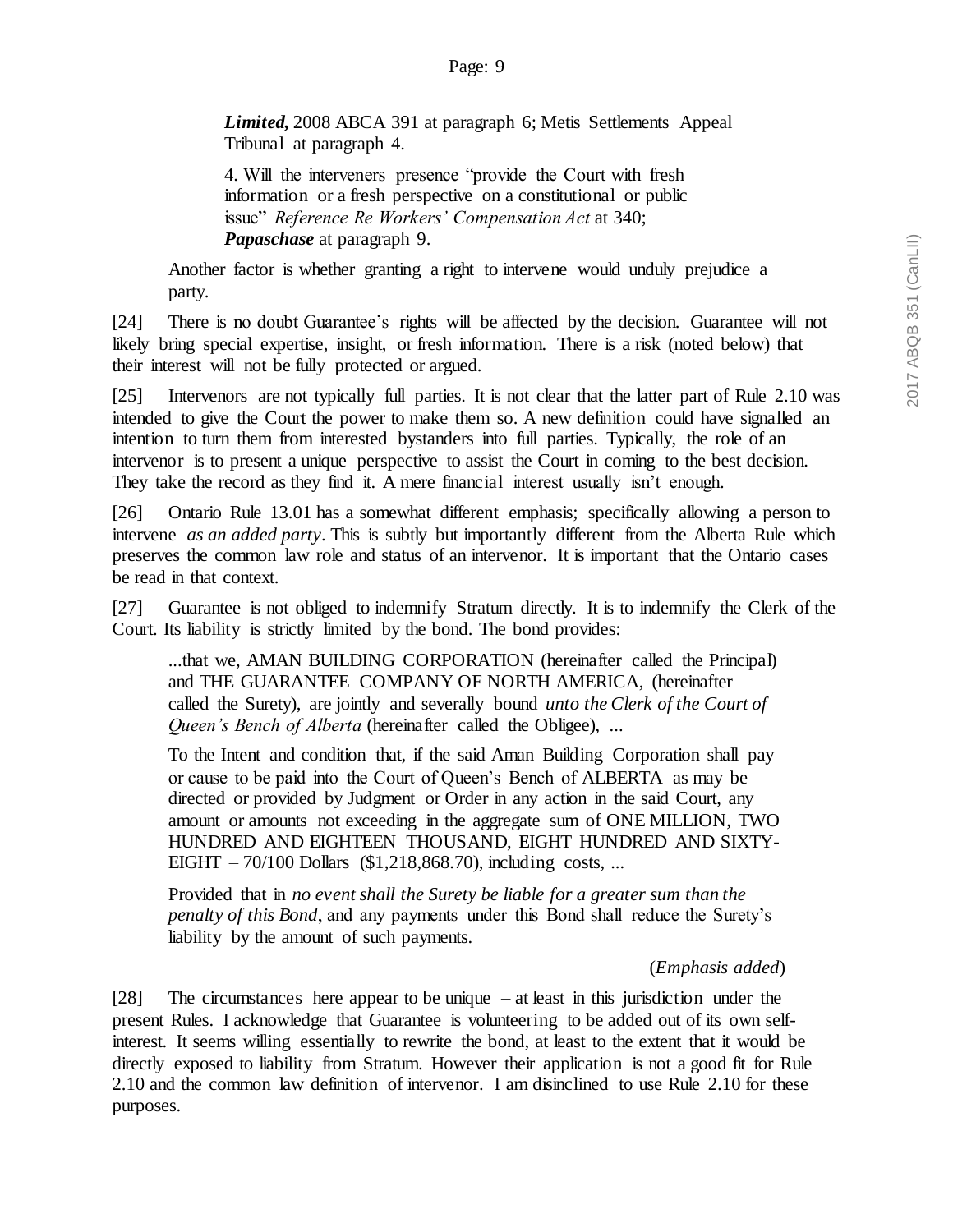### **Look East**

[29] Section 53(d) of the *Builders' Lien Act* is worth repeating for ease of reference. It provides:

(d) the court may make *any further order or direction that it considers necessary or desirable* including, among other things, an order that the property be sold pursuant to this Act and an order that the action be entered for trial,

*(Emphasis added)*

[30] It, too, is somewhat less explicit than its Ontario counterpart; which simply provides that, (with some exceptions), the Court 'may at any time add or join any person as a party to the [construction lien] action'. (*Construction Lien Act,* RSO 1990, c C 30, s 57(2).)

[31] A bonding company was added (though hesitantly) by Master Sischy in *Zentil Plumbing and Heating Co v Q Sons Construction Company Ltd and City of Toronto Non-profit Housing Corp,* May 28 1986 (Unreported), when the bankruptcy of the contractor caused the contractor and its counsel to drop out of the picture. The Surety wished to 'intervene' in the nontechnical sense to promote the defence of the construction company and to protect its (the Surety's) monetary interest. The Surety, as here, had the construction company's cooperation (as well as their records) and also agreed to be personally liable for costs. (see also *Dominion Dewatering Ltd v Q-Sons Construction Company Ltd and Her Majesty the Queen in Right of the Province of Ontario*, July 17, 1986 (Unreported) per Shearer J, *Q Sons Construction Ltd and Dominion Dewatering Ltd,* April 23, 1987 (Unreported) per Fedak J. and *Wabco Standard Trane Inc (cob Trane Canada) v Inter Wide Mechanical Contracting Ltd,* [1998] OJ 616 per Master Sandler, (which permitted Canadian General to intervene following Inter Wide's assignment into bankruptcy). In the latter case the Surety was permitted to oppose motions. Typically, the cases permit the Surety to step into the shoes of the contractor but not to claim any independent relief.

[32] The Ontario cases are summarized in *Scott on Reynolds on Surety Bonds* at 12.6. The learned authors conclude that the Ontario cases favour adding a Surety as a party in the type of circumstances we have here (I note from reading the unreported decisions, reproduced in Appendix B to that text, that the Guarantee Company of North America and the learned authors of the text (both as authors and as counsel) have been pioneers in this regard.).

[33] I am persuaded that Ontario has shown us the way forward, despite the less explicit wording of the Alberta *Builders' Lien Act*. First of all there is a natural justice component that would remain unfulfilled if Aman's position was not given voice. Secondly, there is also no real prejudice. The pragmatic approach to parties in builders' lien litigation taken by Master Robertson in *Bova Steel Inc v Constructions Beauce-Atlas Inc (Les),* 2016 ABQB 589 also supports this approach.

[34] Perhaps the irony of the situation is that a person in Stratum's position starts out with a playing field that is not entirely level in the sense that there are typically more defences (or setoffs) available than claims (see for example *Enerkem Alberta Biofuels LP v Producits Metalliques Pouliot Machinerie Inc,* 2016 ABQB 524, at paras 13 and following, outlining the *Peter Kiewit* line of cases). However, fairness, in the present state of construction law, demands that the Surety be given a voice. The Surety's participation will assist the Court in coming to a